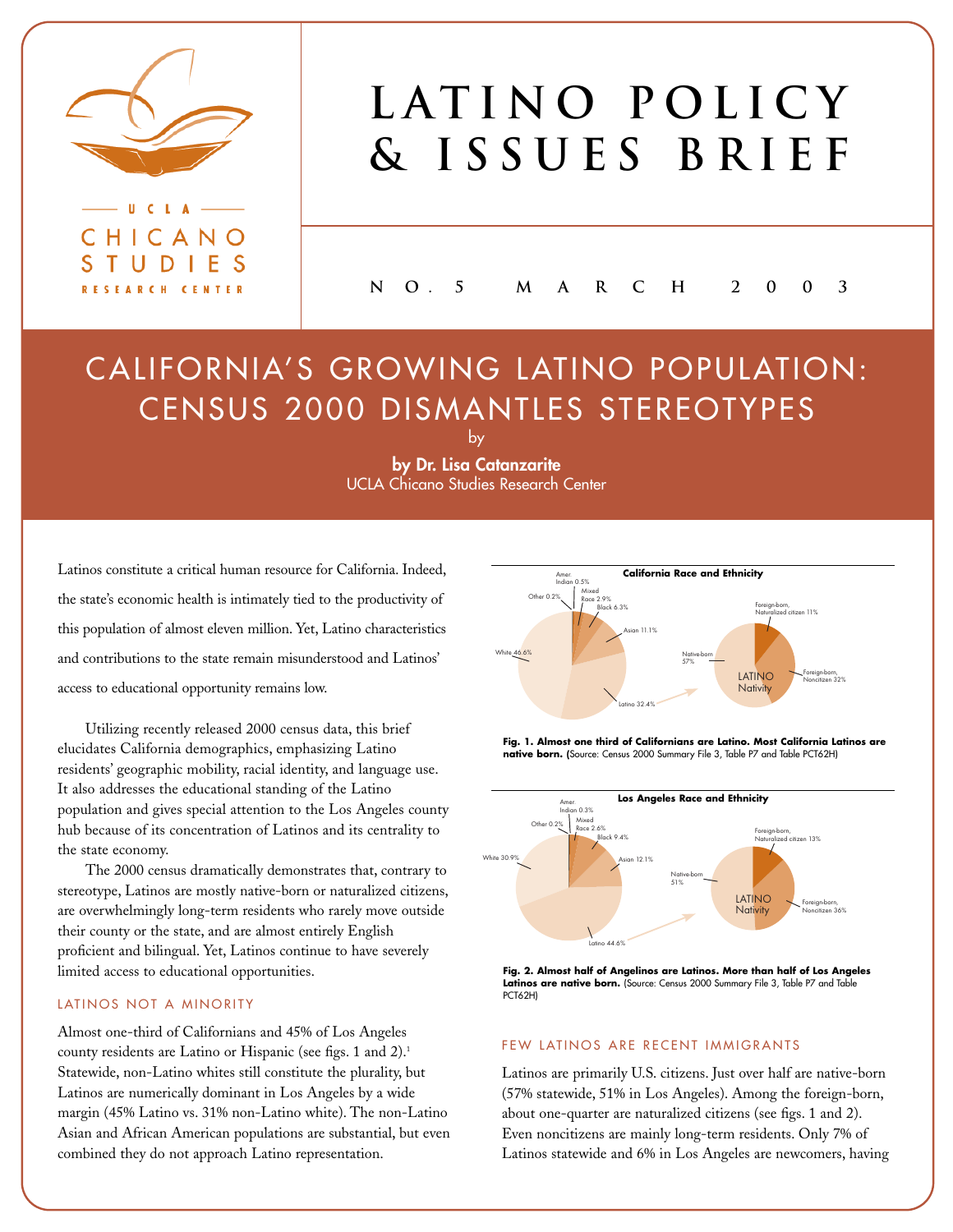#### UCLA CSRC **California's Growing Latino Population**

arrived in the past five years (see fig. 3). Thus, the Latino population is firmly rooted in the United States.

#### LATINOS GEOGRAPHICALLY STABLE

Furthermore, California Latinos are geographically quite stable, and mobility among those in Los Angeles is markedly low. The preponderance remained in the same county from 1995 to 2000 (83% statewide, 91% in Los Angeles) and the vast majority stayed in California (see fig. 3). Given the permanence of the population, state and local policies aimed at Latinos will have long-lasting effects.

#### LATINOS HAVE A RACIAL IDENTITY

Latinos are defined as an ethnic rather than a racial group. Contrary to academic definitions, however, most Latinos consider themselves a distinct race. Faced with the census's standard race categories, the majority of Latinos identify as "some other race" (see fig. 4). (In fact, 99% of those electing "other" race are Latino.)

In the absence of a "Latino" racial category, many Latinos classify themselves as "white" (in accordance with academic categories): Latinos account for twentytwo percent of whites statewide (36% of Los Angeles whites). A substantial share also self identifies in two or more race categories—Latinos constitute just under half of the relatively small group of mixedrace individuals. Few Latinos identify with each of the other race groups, but they do constitute modest shares among Blacks and Asians (3% and 1%, respectively, both statewide and in Los Angeles) and a substantial proportion of the small American Indian population (42% California, 62% Los Angeles).

Given the socially constructed nature of race, it is telling that the majority of Latinos view themselves in racial terms (especially since this lay definition of Latinos as a race is probably shared by non-Latinos).

Latinos are indeed a sociologically important subpopulation. However, policy discussions must not lose sight of Latinos' overlap with other groups. The standing of mixed-race, American Indian, and white Californians is shaped by Latinos, who make up a significant proportion of these groups.

#### LATINOS ENGLISH PROFICIENT AND BILINGUAL

English proficiency is quite high among Latino youth (see fig. 5). Only 2% of those ages 5 to 17 are Spanish monolingual. Limited English proficiency is also relatively rare among youth, at 9%. A small proportion speaks English only (27% California, 18% in Los Angeles), but Latino youth are overwhelmingly bilingual (71% statewide, 80% in Los Angeles). Bilingualism is also the norm among adults, at 67% statewide and 71% in Los Angeles. Furthermore, English monolinguals outnumber Spanishonly speakers (though by a smaller margin than among youth). (Data available on request.) California would benefit by exploiting this widespread bilingualism, rather than treating it as a deficit.

#### LATINOS UNDEREDUCATED

The educational standing of the Latino adult population is one of the most disquieting facts to emerge from the 2000 Census (see fig. 6). Over half of California's Latino adults lack high school diplomas, versus 10% of non-Latino whites and 20% of Blacks and Asians. Only 28% of Latinos attended college, and this includes a scant 8% who obtained a bachelor's or higher. By contrast, 69% of non-Latino whites, 56% of African Americans, and 66% of Asians/Pacific Islanders are college-educated, with sizeable shares of non-Latino whites and Asians having bachelor's or higher



**Fig. 3. Over four-fifths of Latinos in California, ages 5 and older, stayed in the same county for at least five years (from 1995 to 2000).** (Source: Census 2000, Summary File 3, Table PCT64H)



**Fig. 4. Latinos make up a significant proportion of several racial categories.** (Source: Census 2000 Summary File 3, Table P7)



**Fig. 5. Almost 90% of California Latino youth, ages 5 to 17, speak English well. Over 75% also speak Spanish.** (Source: Census 2000 Summary File 3, Table PCT62H)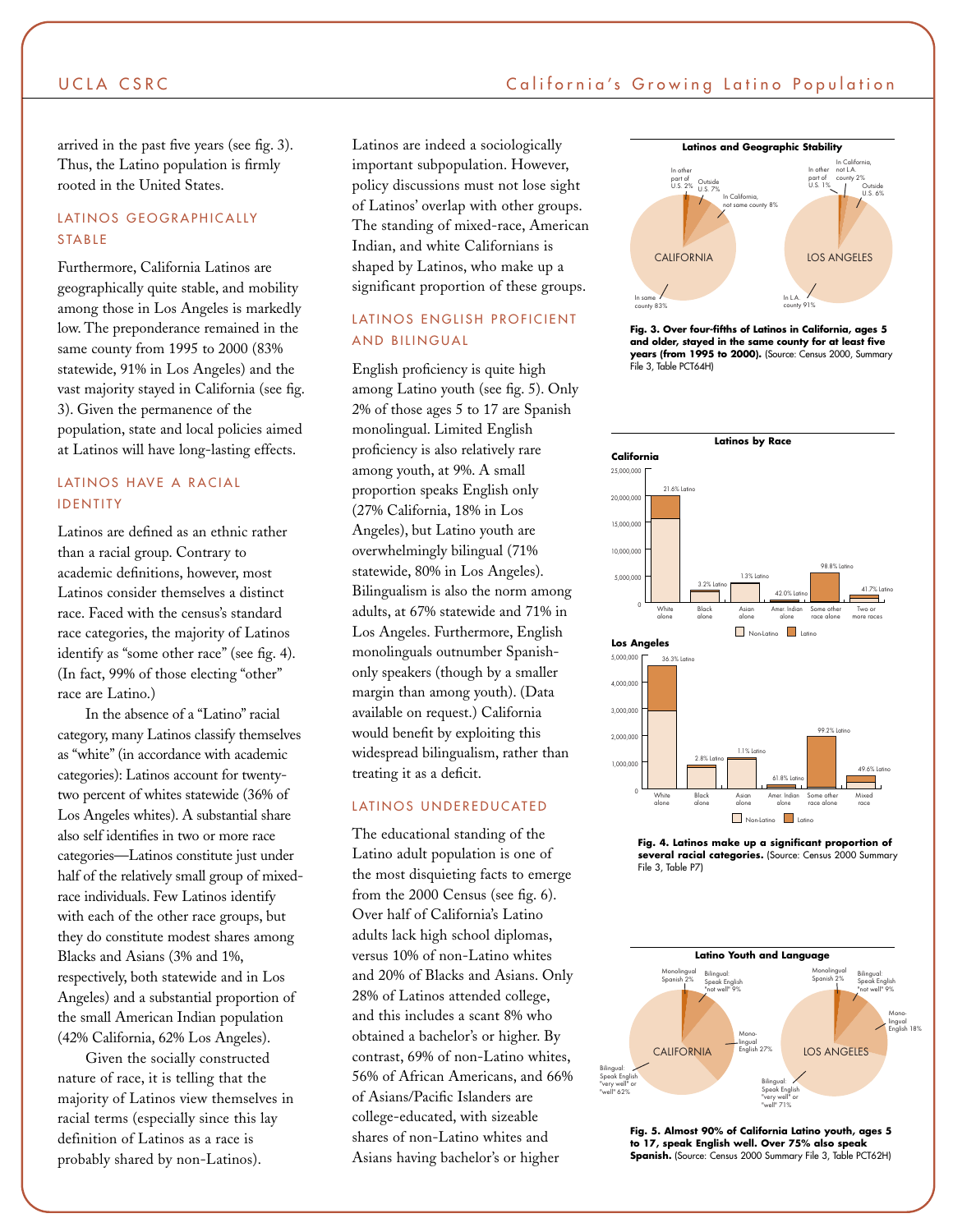#### POLICY BRIEF MARCH 2003



**Fig. 6. California Latinos, ages 25 and over, have lower educational attainment than any other group in the state.** (Source: Census 2000 Summary File 3, Tables P148B to P148I)



**Fig. 7. Latinos make up a high proportion of California's elementary and high school students but a low proportion of its college students.** (Source: Census 2000 Summary File 3, Tables P36 and P147H)



**Fig. 8. Latinos make up a high proportion of the California college-age population, but a low proportion of college students.** (Source: Census 2000 Summary File 3, Tables P8, P36, P145H, and P147H)

degrees (34% and 41%, respectively; 17% of Blacks). (Educational attainment patterns in Los Angeles are broadly similar to those for the state, but a larger share of Latinos is poorly educated [data available on request].) Given that Latinos compose a substantial and growing proportion of the workforce, these educational deficits are cause for concern. Promotion of adult education programs would be in California's best interest.

Current school enrollment figures illustrate the scale and impact of Latino educational disadvantage, and thus provide a window on the future (Census 2000 Summary File 3, Tables P36 and P147H). Latinos constitute more than 40% of California's kindergarten through twelfth grade pupils and well above 50% of Los Angeles's pupils, with larger shares of Latinos among younger students. For example, Latinos make up 47% of kindergarteners in California and 61% of them in Los Angeles. In the coming years, then, Latinos will constitute most of the state's workers.

Educational demographics also demonstrate a severe problem in higher education. There is a precipitous drop-off in the Latino share among college students (see fig. 8). Latinos constitute 43% of California's 18 to 24 year olds (55% in Los Angeles), but only 24% of college students (33% in Los Angeles). Latinos' disadvantage in formal schooling must be addressed, with assiduous attention to high school retention, educational outreach, and college admissions.

#### RECOMMENDATIONS

Latinos are central to California's economic, political, and cultural life. Nevertheless, this large and growing share of the labor force is grossly undereducated. The state should address this potential time bomb by ameliorating educational disparities in the next generation. Such state policies would not be altruistic. Rather, they are crucial to the future viability of the California economy.

Therefore, to ensure the state's economic competitiveness, we recommend that the state initiate educational policies that:

- Increase adult education opportunities for working-age Latinos
- Designate bilingualism an educational asset (e.g., in admissions criteria, as with advanced placement credits)
- Improve diversity among faculty
- Strengthen retention and enrollment programs in high schools and colleges
- Preserve outreach and recruitment for higher education

#### **NOTE**

1. Figs. 1 and 2 separate Latinos from the official racial categories. Fig. 4 shows the Latino presence within these racial categories. Fig. 6 uses a mixed approach.

#### REFERENCES

U.S. Bureau of the Census. 2000. *Census 2000 Summary File 3.* Washington, D.C.: Bureau.

#### AUTHOR

FUNDERS

Research for this report was made possible in part through census data provided by the Inter-University Program for Latino Research (IUPLR), which functions as an official Census Information Center (CIC).

Lisa Catanzarite, Ph.D., is Senior Research Sociologist at the UCLA Chicano Studies Research Center. Her research focuses on social inequality and labor markets, with particular attention to Latinos. Recent articles have appeared in *Work and Occupations* (August 2002), *Hispanic Journal of Behavioral Sciences* (August 2002), and *Social*

The Chicano Studies Research Center is an IUPLR member.

*Problems* (February 2002, February 2003). Contact at lcatanzarite@csrc.ucla.edu.